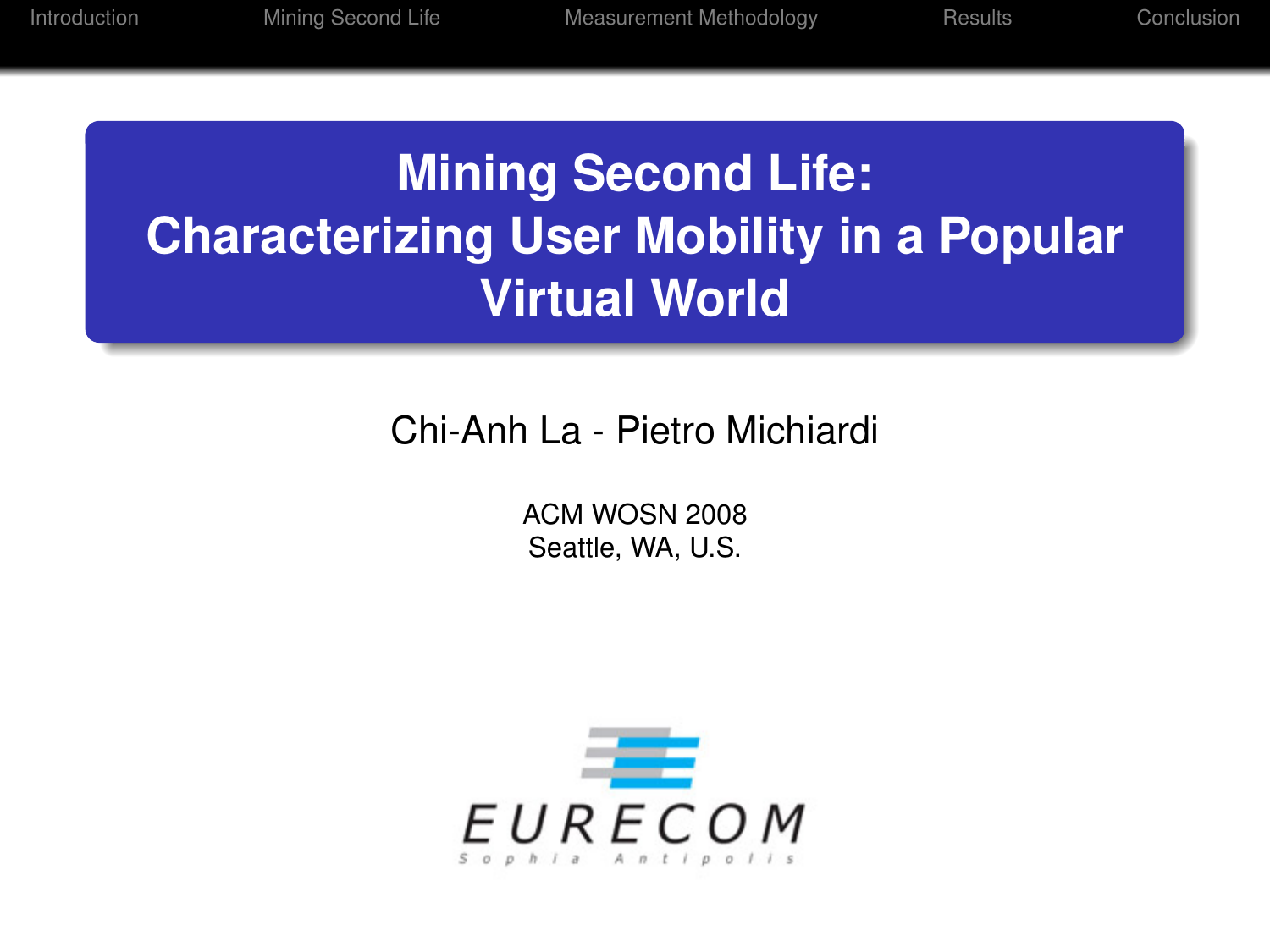#### **Outline of the talk**





**[Measurement Methodology](#page-10-0)**

# **[Results](#page-13-0)**

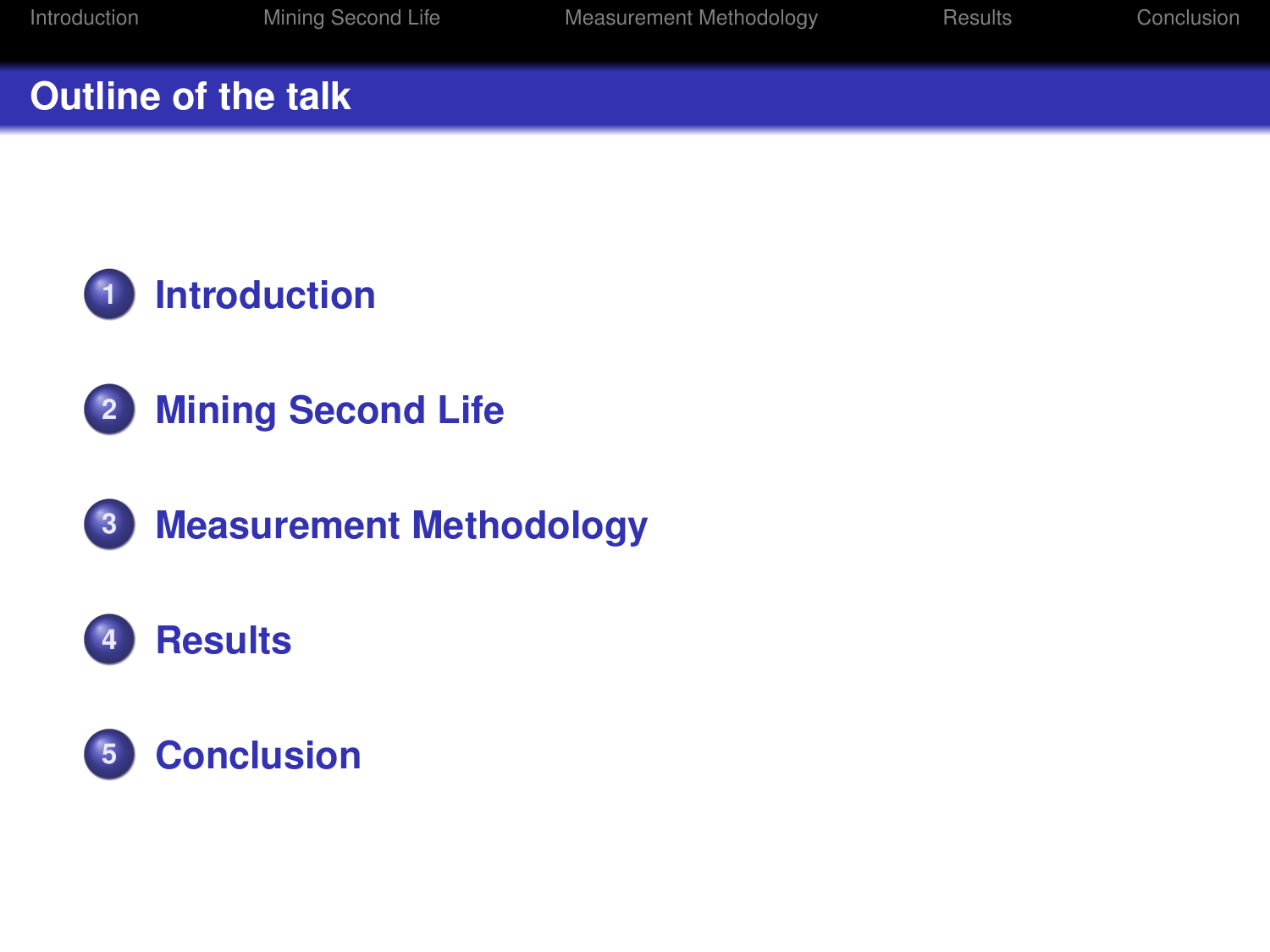#### **Characterizing human mobility:**

## Objectives of this work:

Define a novel methodology to carry out experiments on human mobility with the following goals:

- **•** Affordable experiments
- No logistic organization
- Wireless technology independent
- <span id="page-2-0"></span>• Scalability of experiments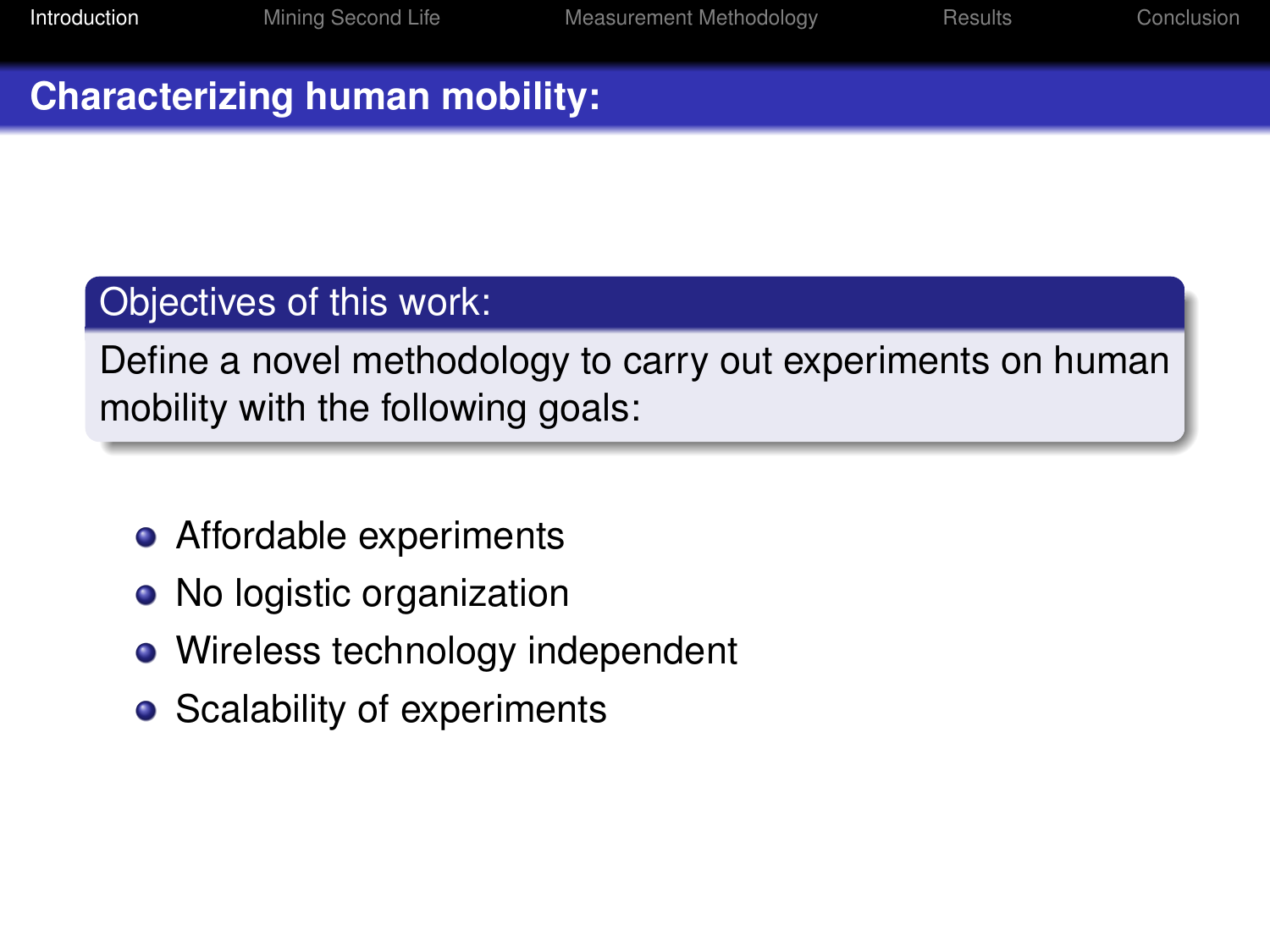#### **Related works**

#### Objectives of prior works:

- Build mobility **models** from traces
- **•** Performance evaluation of forwarding strategies in DTNs
- Chaintreau *et. al.*: IEEE Trans. Mobile Computing 2007
- Karagiannis *et. al.*: ACM Mobicomm 2007
- Rhee *et. al.*: IEEE Infocom 2008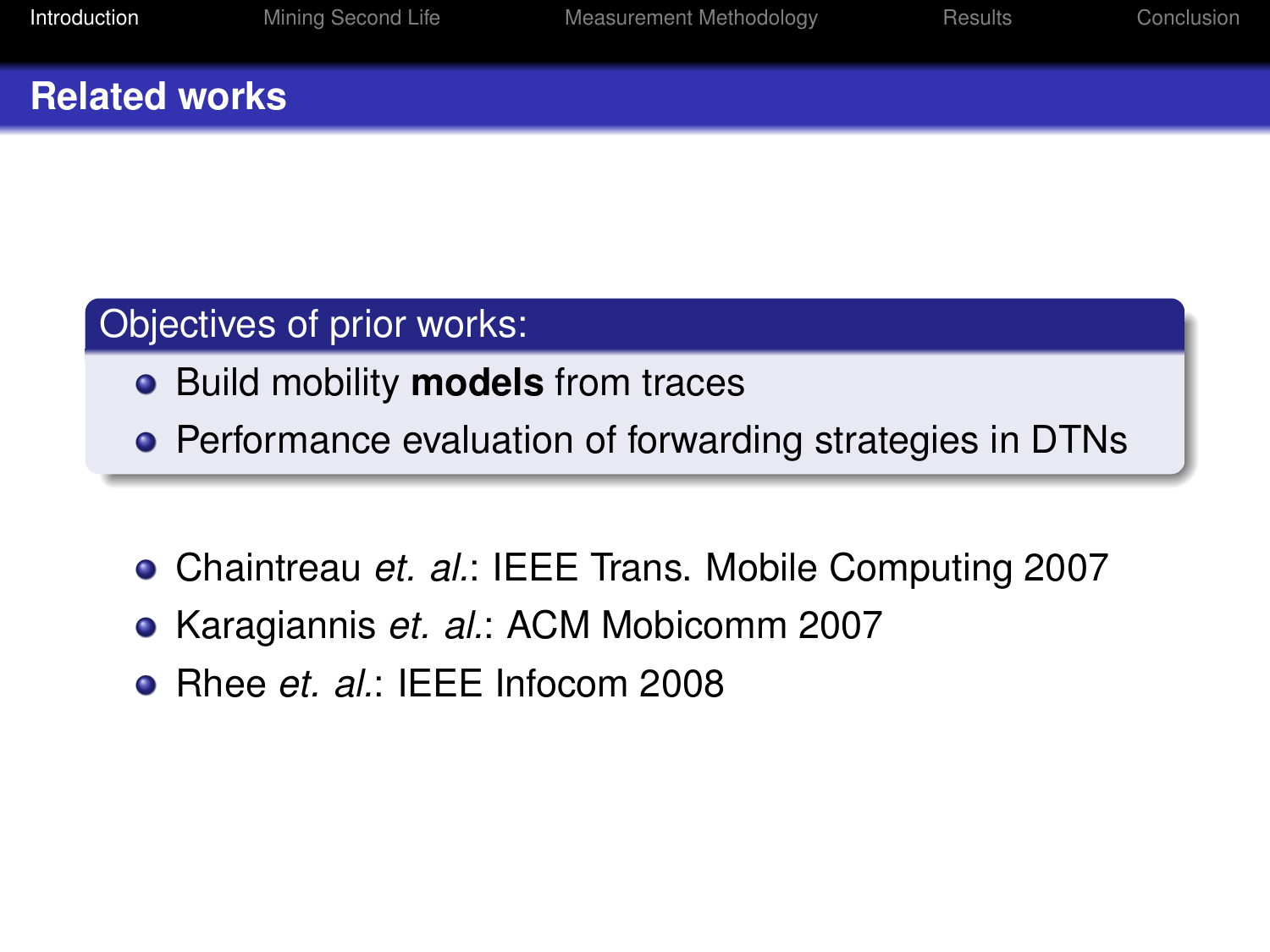# **Related works: Experimental Methodology**

- Select hardware  $\rightarrow$  exhausting task
- Neighbor discovery  $\rightarrow$  hard for wifi in ad-hoc mode
- Prepare / finalize the experiment  $\rightarrow$  logistic problems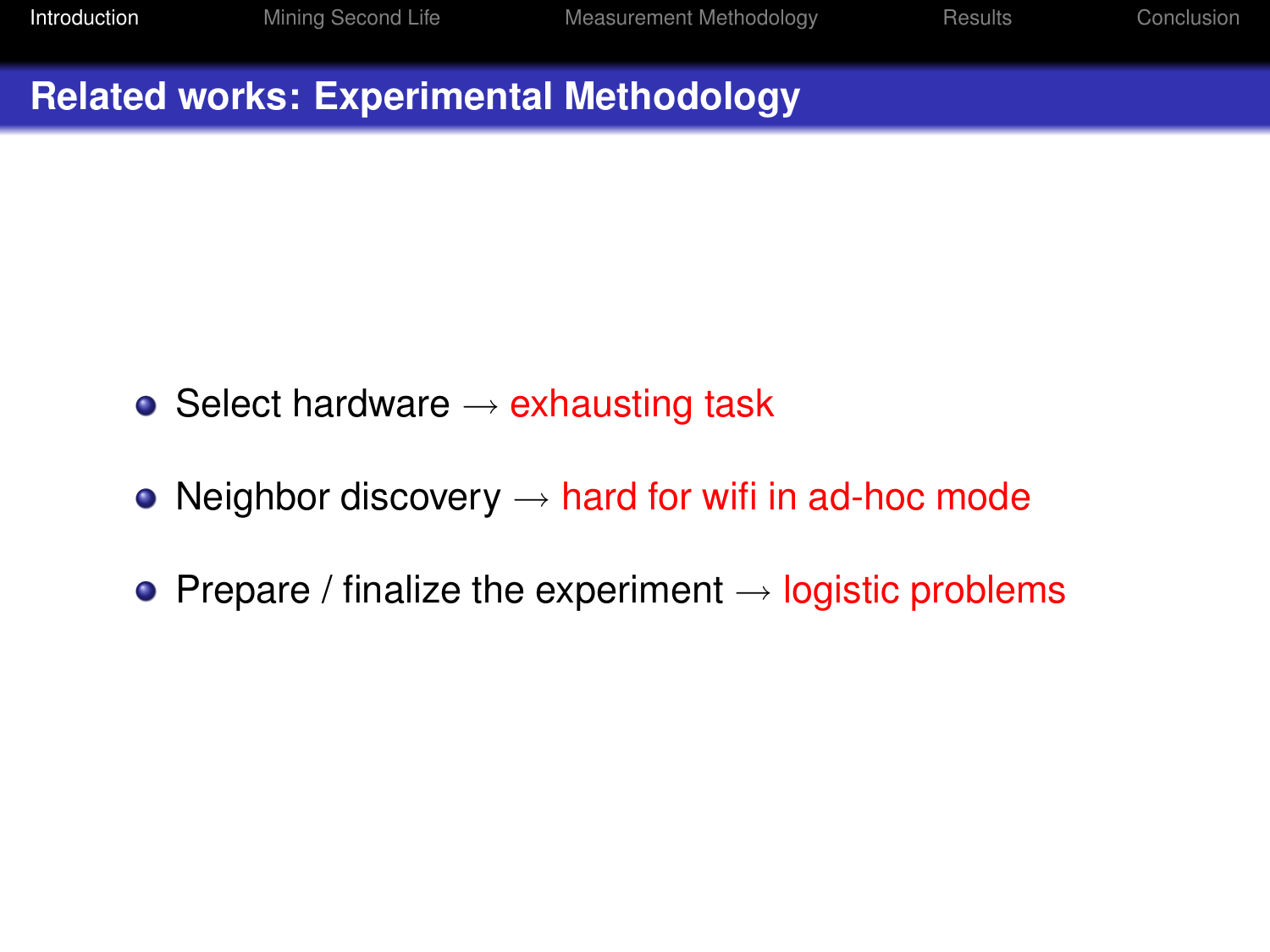#### **Related works: Restrictions**

- Available traces are difficult to use (and debug)
- Experiments are bound to specific wireless hardware
- In general, only "temporal" information is available
- GPS-based experiments only for out-door scenarios
- Number of participants to experiments is fixed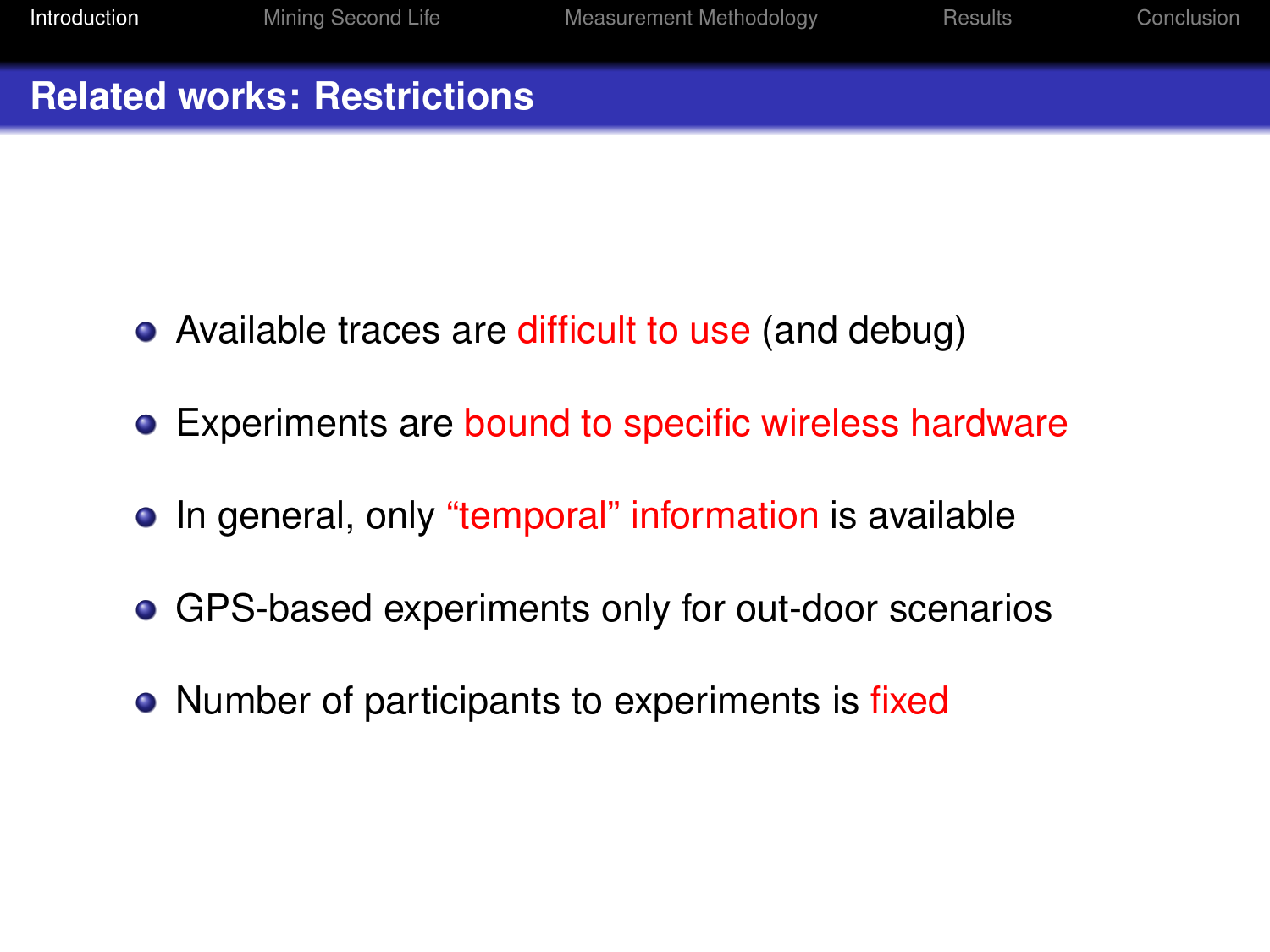#### **The idea**

# Exploit Virtual Worlds

Networked Virtual Environment are a tremendously popular concept of on-line communities:

- User interaction is synchronous
- **Contrast with Social-Networking applications such as** FaceBook: asynchronous interaction

In this work we use Second Life and capture user interaction as well as user spatial distribution.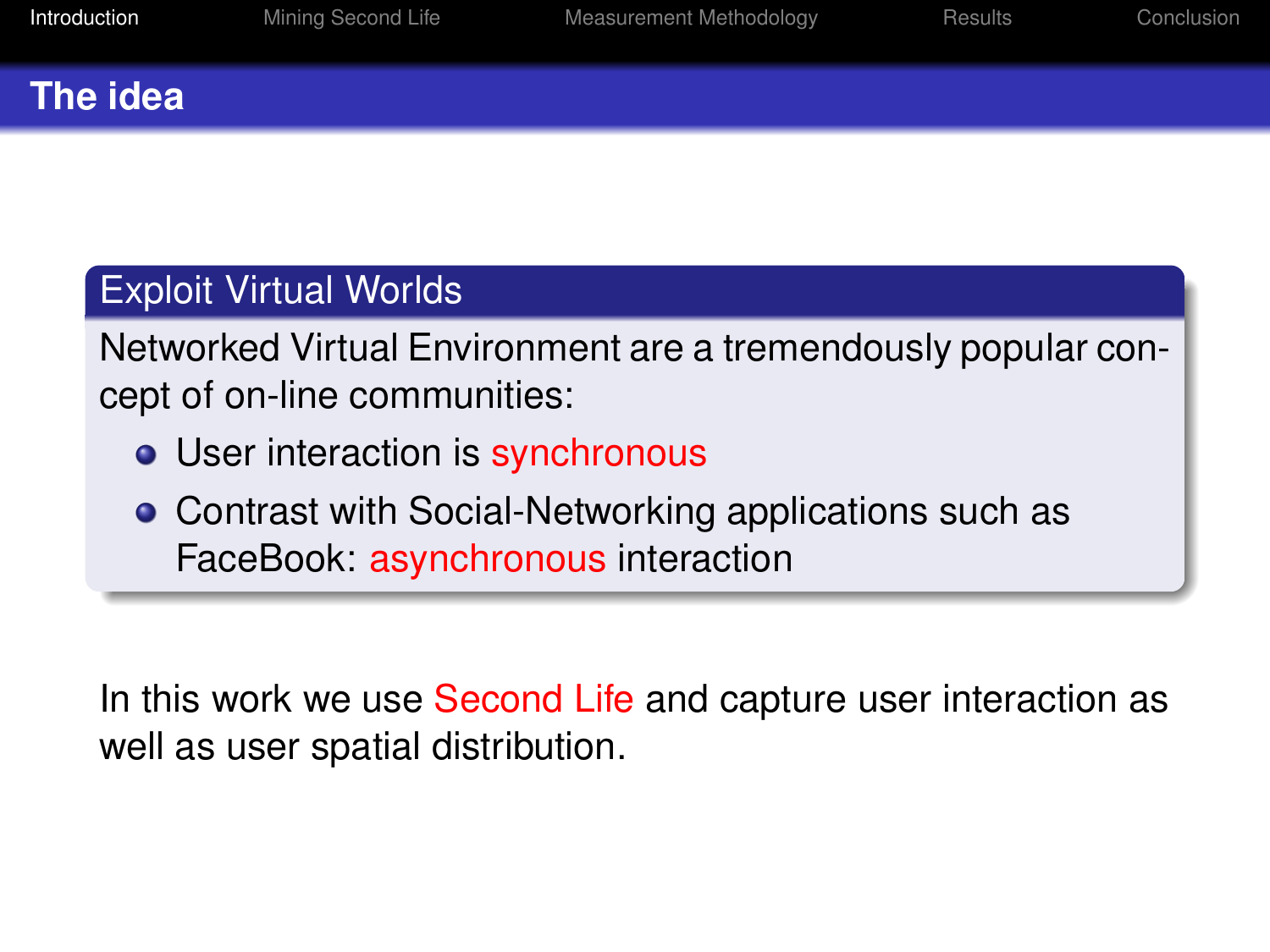### **Our Playground: Second Life**

- Second Life architecture:
	- Flat, Earth-like world simulated on a large server farm
	- World is divided into 256x256 m "lands", one server per land
	- $\rightarrow$  Limitation on number of concurrent users on each land
- Each land has attributes:
	- private
	- public
	- sandbox
	- $\rightarrow$  Limitations on user-generated content deployment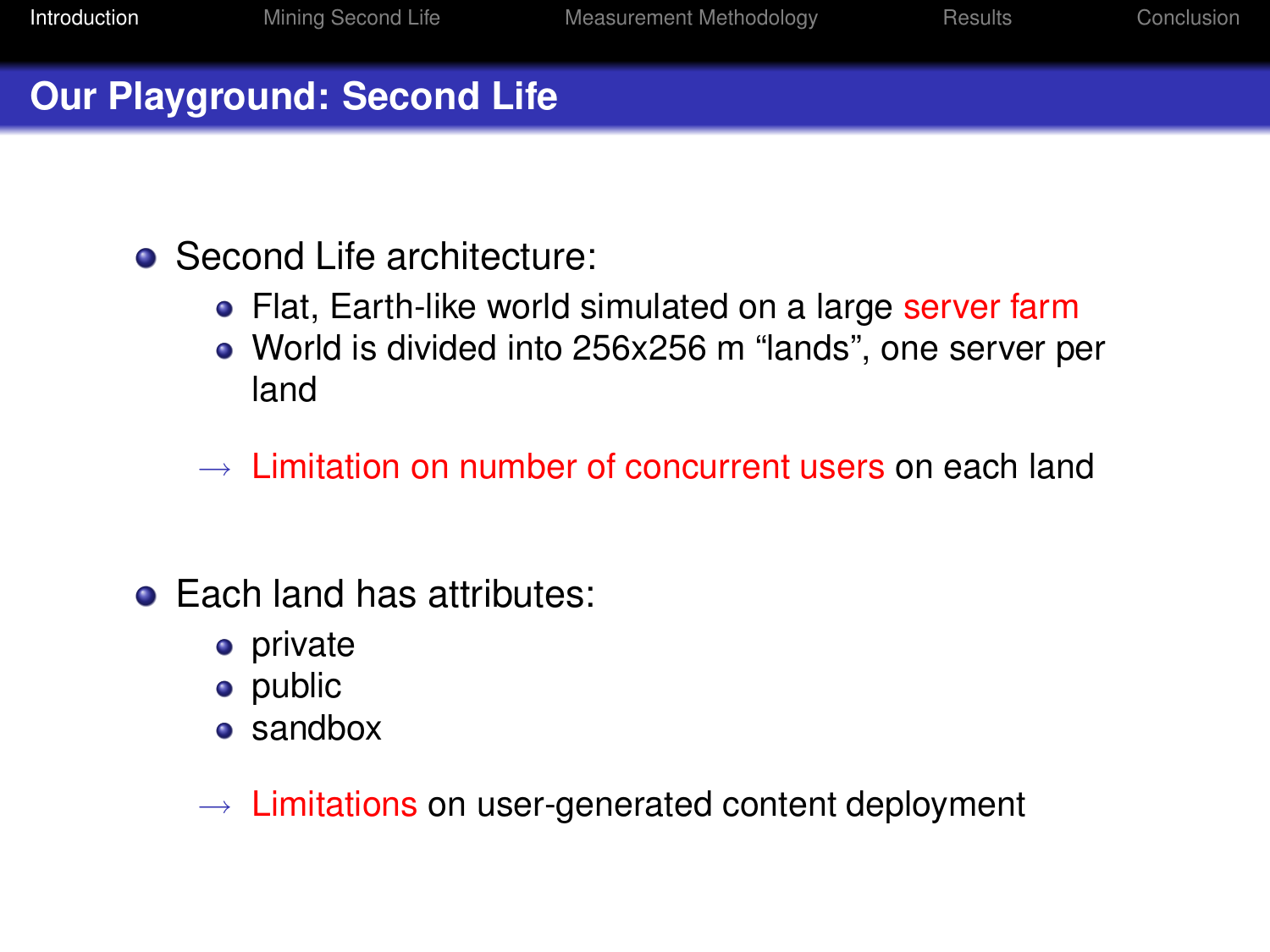# **Monitoring Architectures**

- Measurements in Second Life can be approached under different angles
	- Use Second Life to build and deploy monitoring probes
	- Use Second Life to mimic real world experiments
	- System approach: connect to Second Life and get data
- <span id="page-8-0"></span>We built a lightweight client wich **crawls** a selected land
	- *Input*:
		- Valid Login/passwd
		- **•** Target Land
		- Measurement granularity
		- **•** Measurement duration
	- *Output:*
		- **•** Anonymized user ID
		- $\bullet$  (*x*, *y*, *z*) of **every user** on the target land every  $\tau$  seconds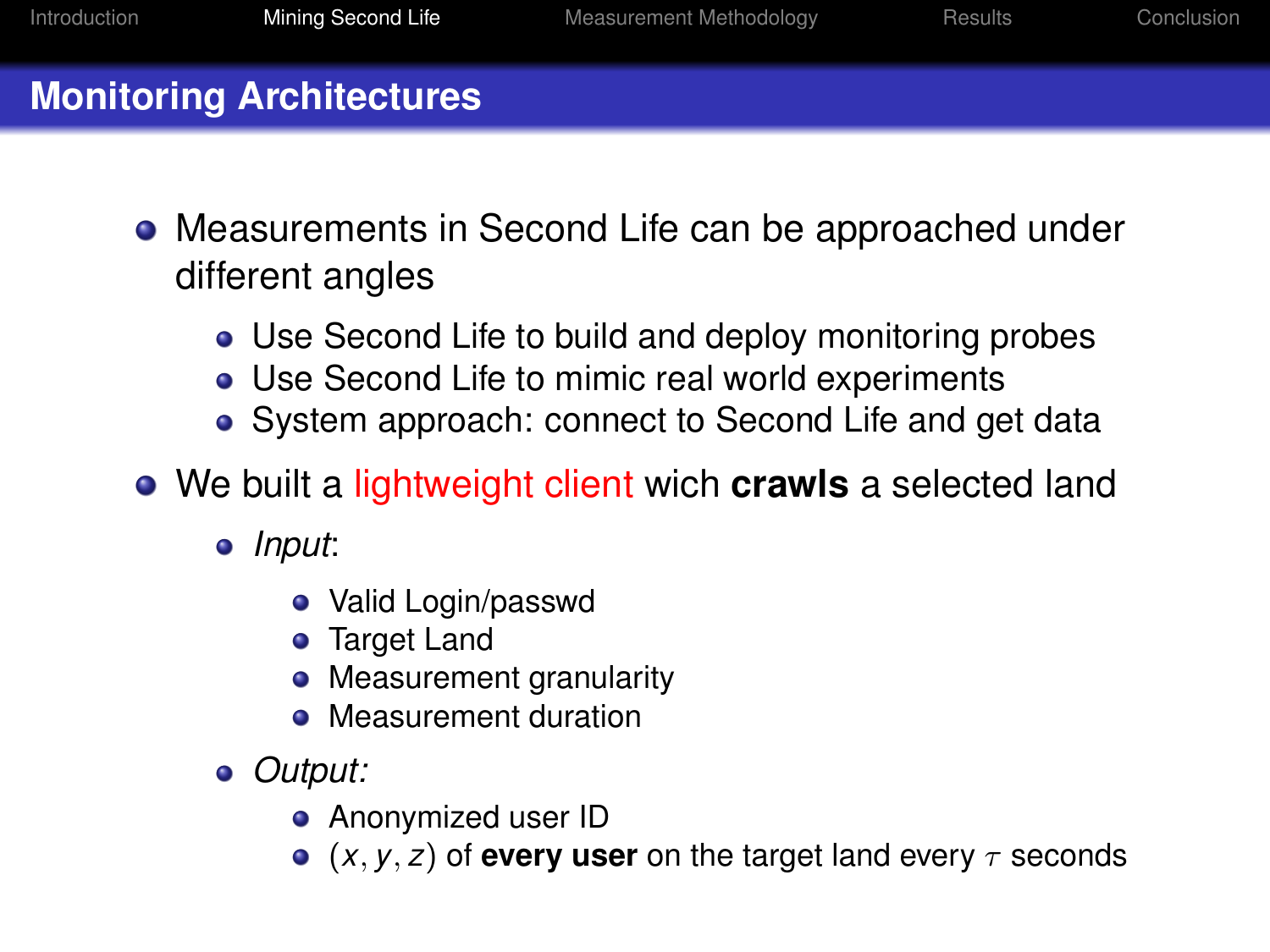#### **The Crawler Approach**

#### Observations:

- $\bullet$  The crawler is a user  $\rightarrow$  should not introduce bias in experiments
- One crawler per land is sufficient
	- All users concurrently connected to the target land can be tracked: we override a method used to build maps
	- Multiple lands can be tracked using an "army" of crawlers
- Limitation: maximum number of concurrent users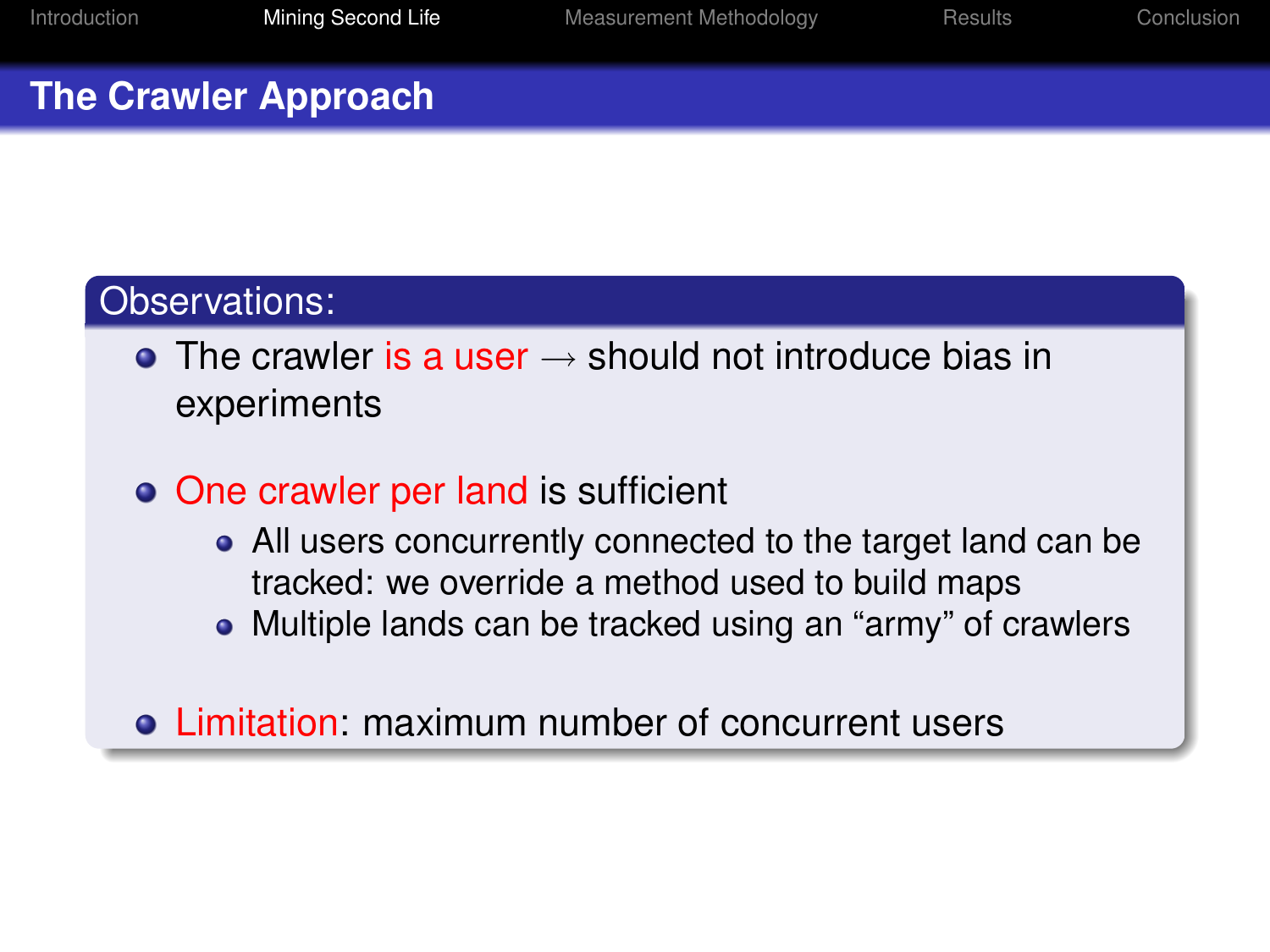### **Measurement Methodology**

We present results for the following lands:

- Open Spaces:
	- Apfel Land: a german-speaking arena for newbies
	- Island of View: Valentine's day event
- **Confined areas:** 
	- Dance Island: a virtual discotheque

# Note:

- Selecting lands is a tedious manual exercise
- <span id="page-10-0"></span>• Automate the process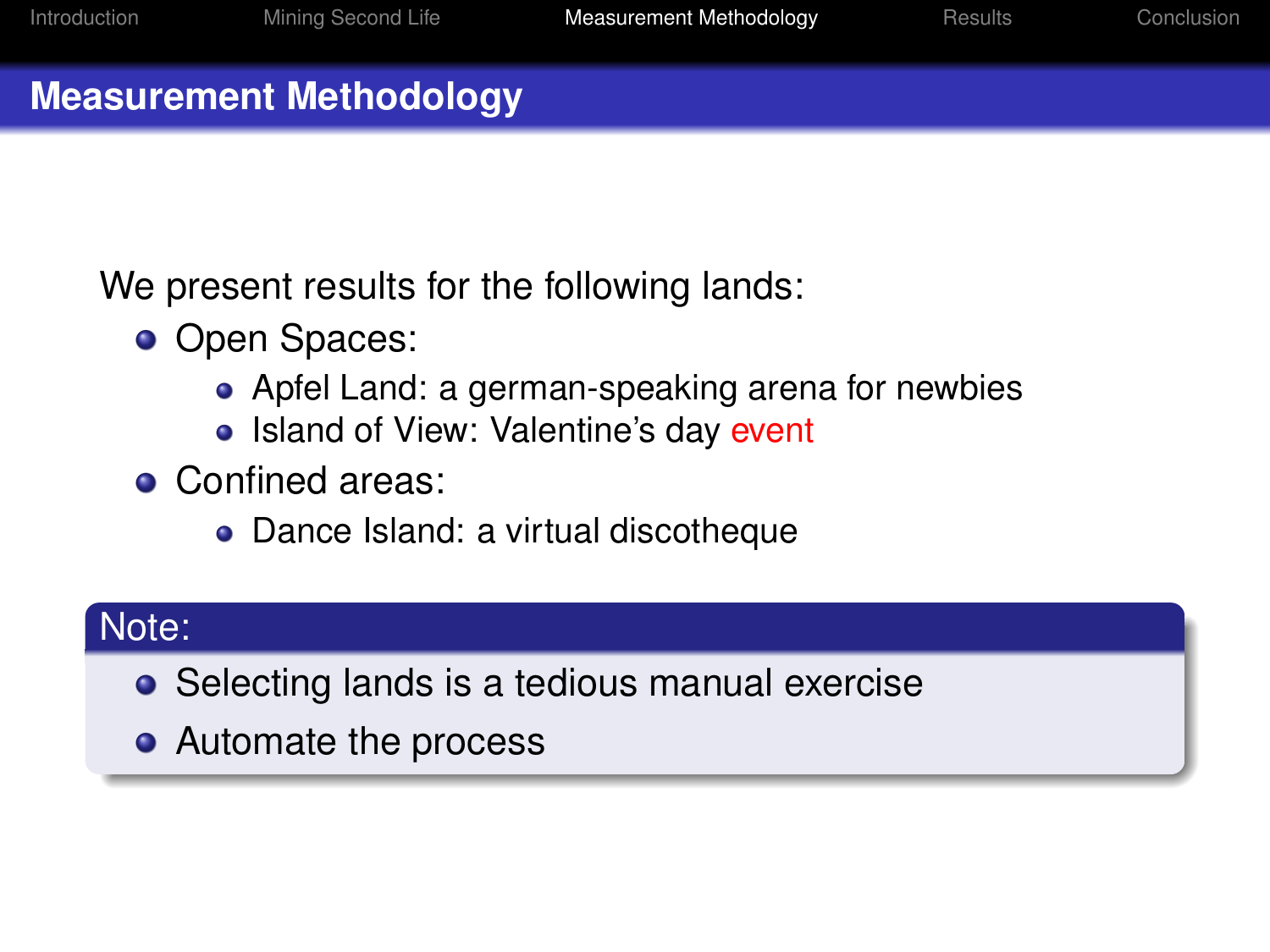# **Using SecondLife Traces**

#### How do we use the traces?

Using the coordinates of users connected to a target land we create several snapshots of **radio networks**

- Given a communication range *r*, a link between two users  $u_i, u_j$  exists if their distance  $d(u_i, u_j) \leq r$
- We build snapshots every measurement interval  $\tau = 10$ sec
- $r \in \{r_h, r_w\}$ , where  $r_h = 10$  m (bluetooth) and  $r_w = 80$  m (WiFi at 54 Mbps)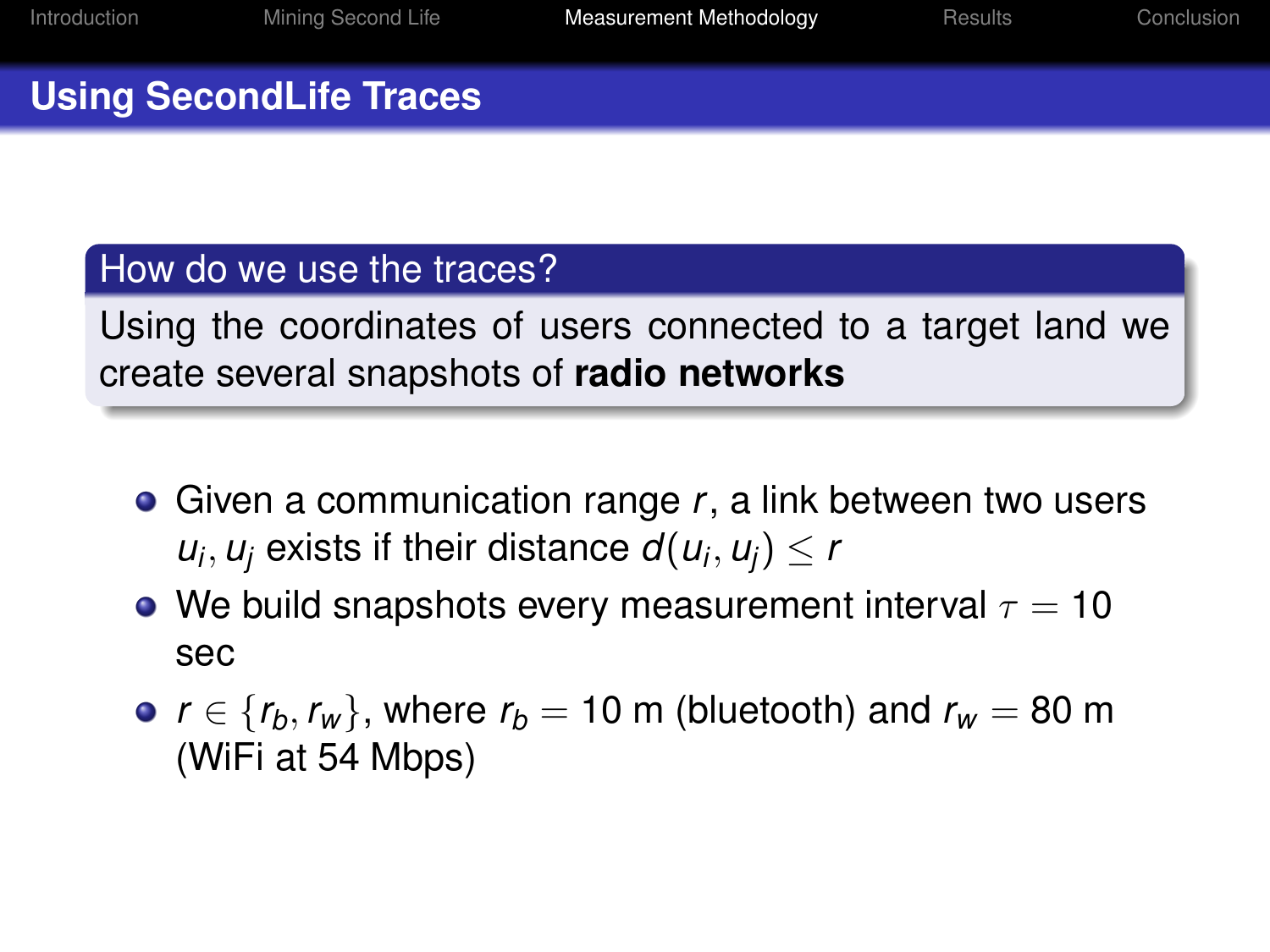#### **Metrics**

# Temporal:

- **Contact Time**
- **•** Inter Contact Time

**Spatial:** 

- Node degree distribution
- Network diameter
- **Clustering Coefficient**
- Zone occupation

Mobility:

- **Cumlative traveled distance**
- **•** Login time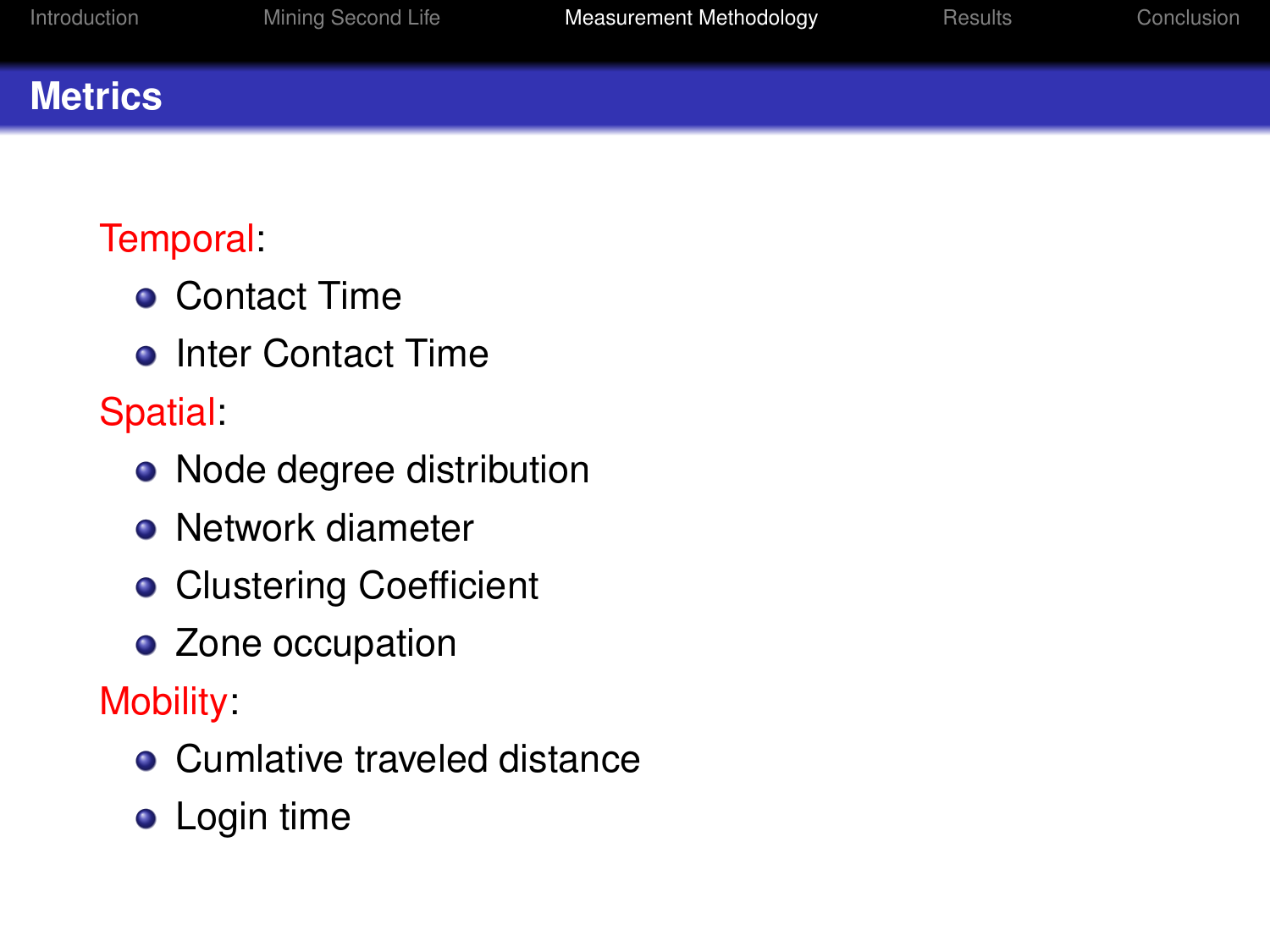#### **Results: Some Numbers**

# 24-hours traces

Apfel Land:

- Unique visitors: 1568
- Average concurrent users: 13

Dance Island:

- **Unique visitors: 3347**
- Average concurrent users: 34

Isle of View:

- **Unique visitors: 2656**
- <span id="page-13-0"></span>• Average concurrent users: 65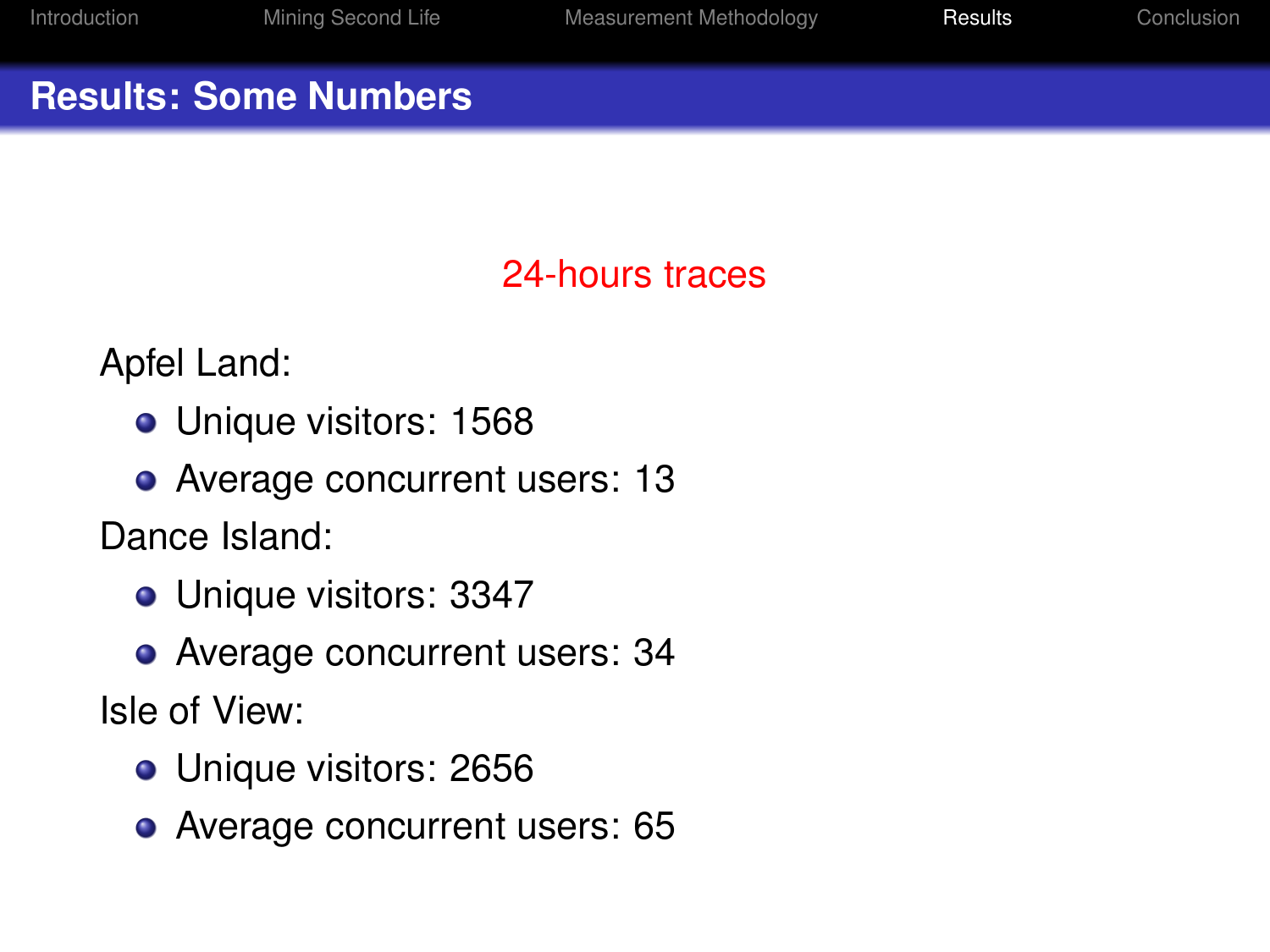[Introduction](#page-2-0) [Mining Second Life](#page-8-0) [Measurement Methodology](#page-10-0) [Results](#page-13-0) [Conclusion](#page-17-0)

#### **Results: Temporal Analysis (1)**



- $\bullet$  Contact Time = transfer opportunities between users
- 
- $\bullet$  Inter Contact Time = time to wait before **a pair** meets again
- **•** Large values are supposedly bad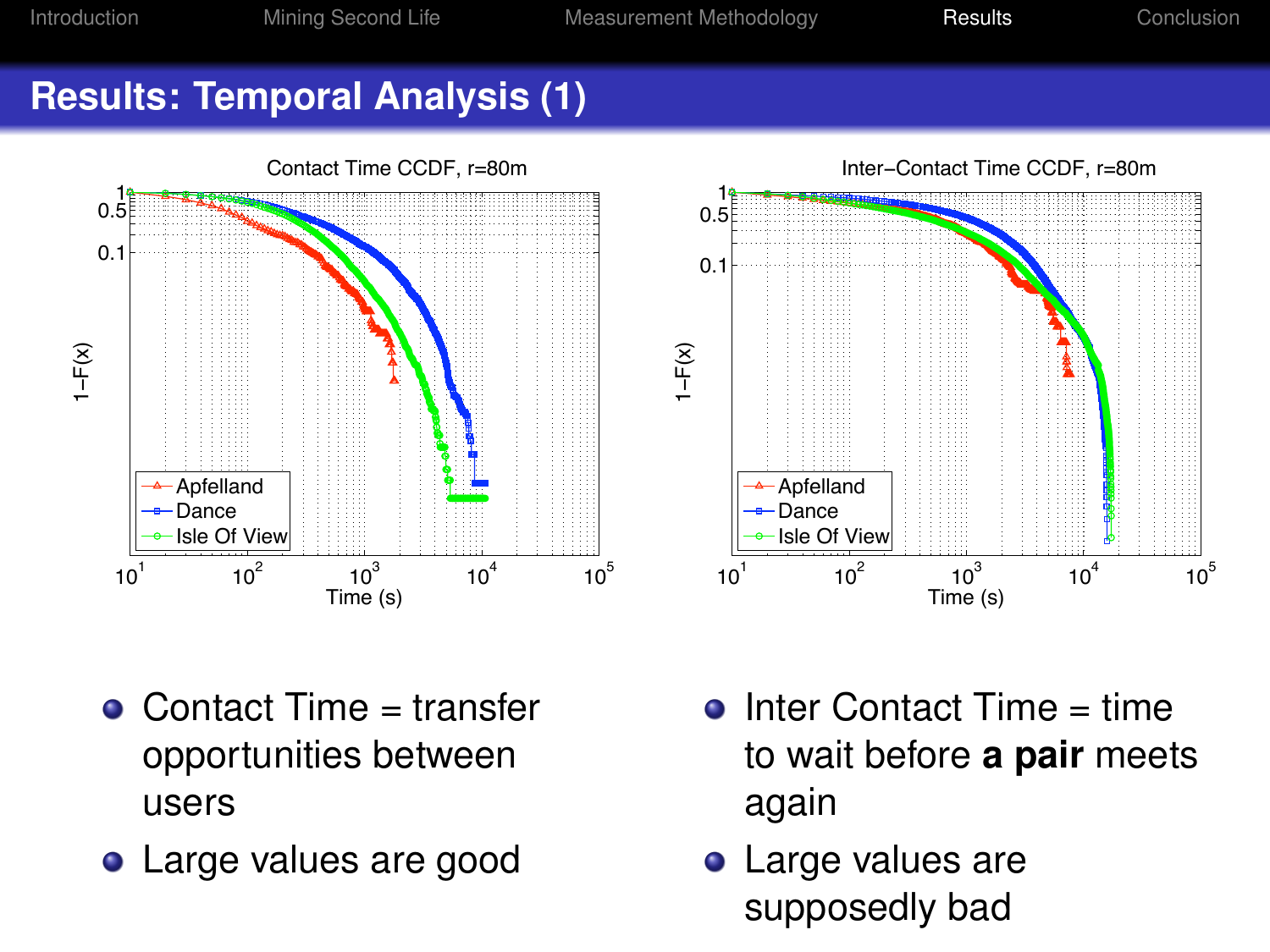# **Results: Trip Characteristics**



- Users do not exercise a lot!
- Closed vs. open spaces



 $\bullet$  90-th perc. on-line  $<$  1 h

# Our explanation:

Quite obvious (and similar to real world): users do not move when they chat!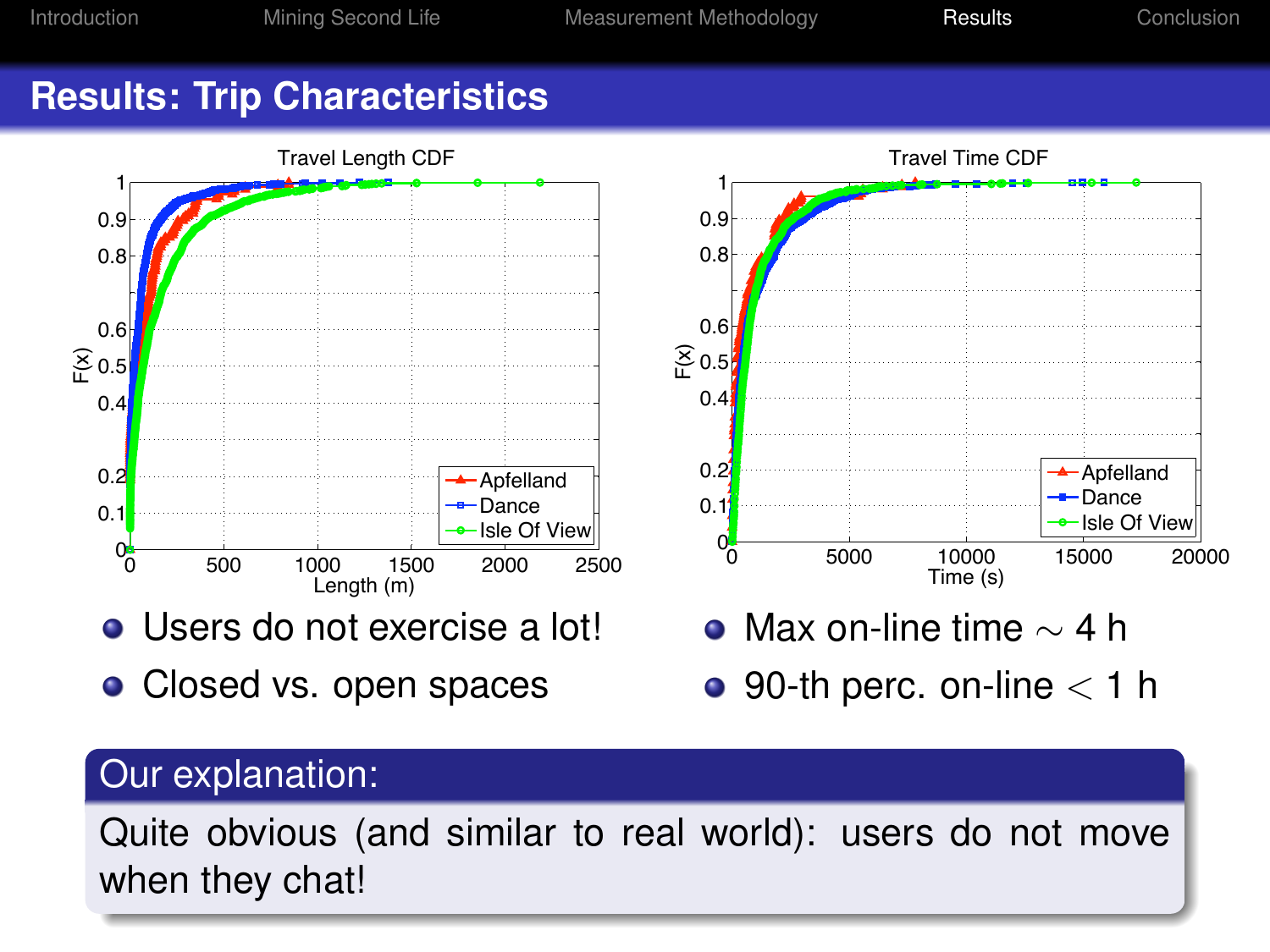# **Results: Spatial Distribution**



Zone Distribution, Isle Of View, L=20m



Zone Distribution, Dance, L=20m

0 100 200 0 100 200 2 4  $\overline{2}6$ 8 X Y Number of users per cell

- **Not** a uniform distribution
- Most of the users are grouped
-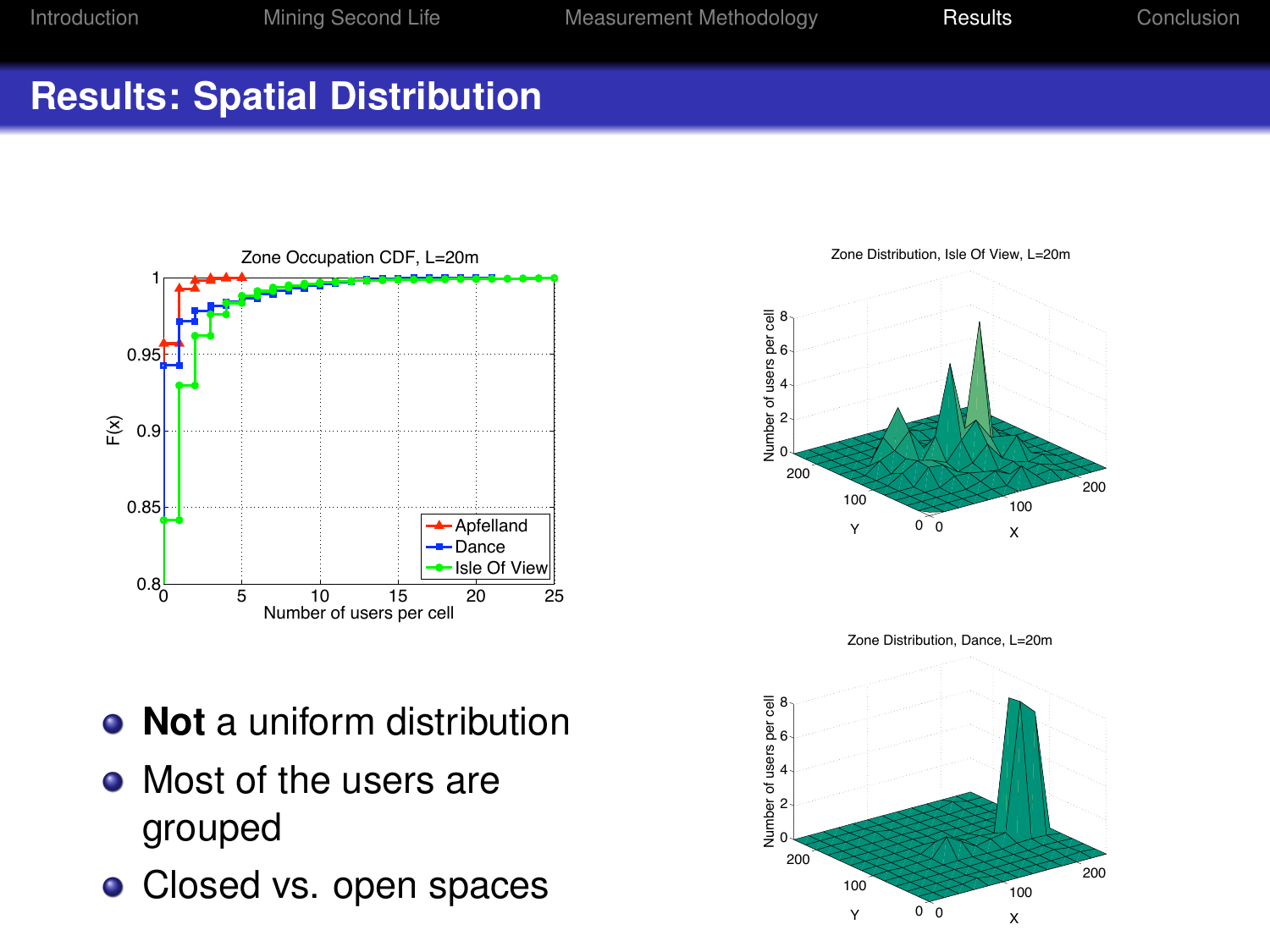#### **Concluding remarks**

- Novel approach to study mobility
- Do real people walk like avatars?

# Beyond mobility analysis

- **•** Epidemiology
- **Sociology**
- <span id="page-17-0"></span>• Virtual playground to test applications